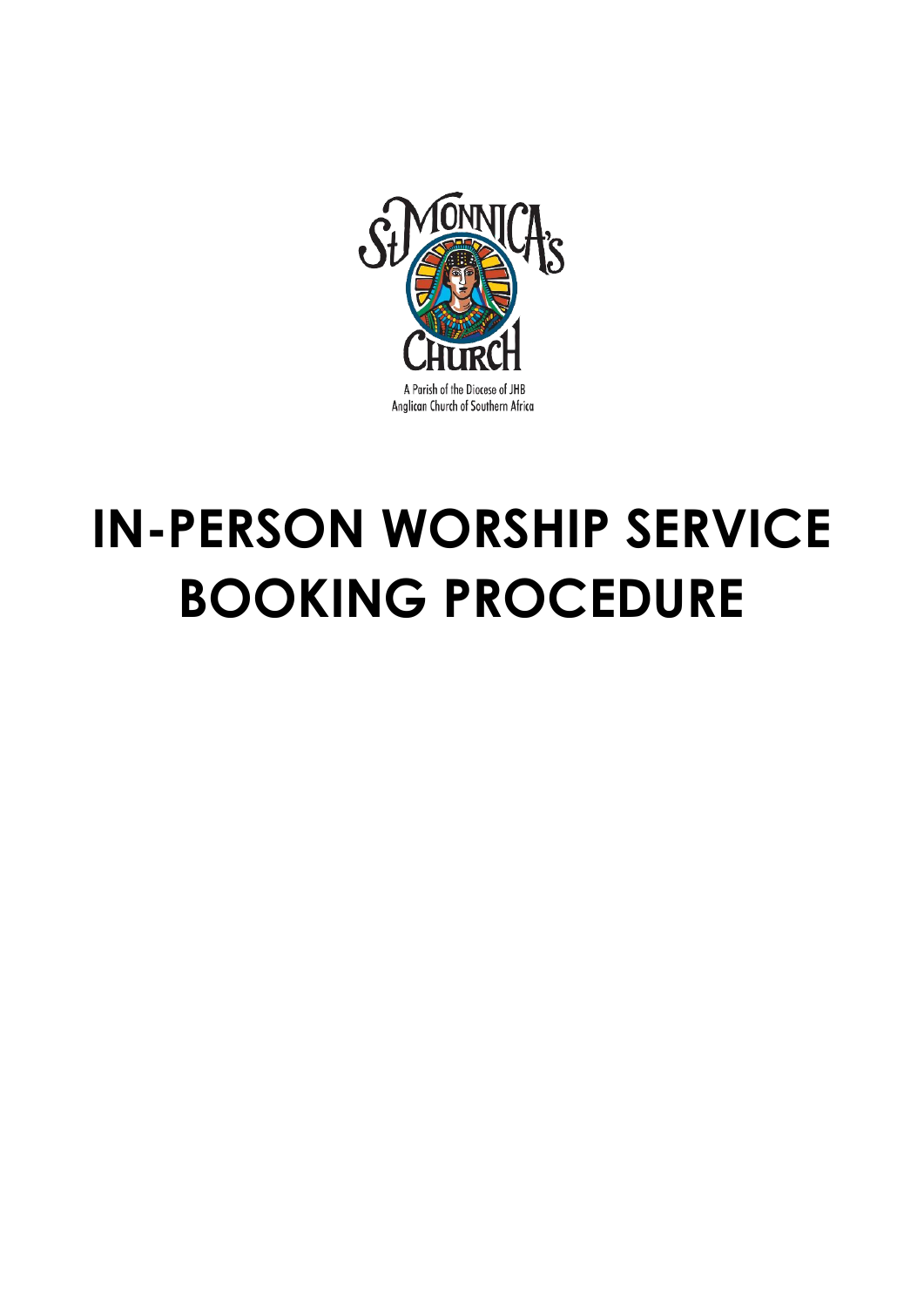## 1. Services

#### There will be two (2) services on Sundays at **7:30** and **9:30**

Please note that there will be strict protocols to follow to ensure both your safety as well as that of your fellow parishioners.

Because of the restricted number of people in each service, it is imperative that you book beforehand.

Booking for Sunday service is open at least a week prior and closes at 13:00 on the Friday afternoon before the service.

## 2. Booking Options

Use one of the following three (3) platforms to make your booking.

Please note that

2.1 WhatsApp



Send a WhatsApp message to the above number stating the following information:

- Date and time of service
- Name and surname
- Fmail address

If there are slots still available an email will be sent to you confirming your booking. Also, should booking be full an email will be sent.

## 2.2 Telephone



Call the office on the above number and the following information will be required:

- Date and time of service
- Name and surname
- Email address
- Telephone number

If there are slots still available an email will be sent to you confirming your booking. Also, should booking be full an email will be sent.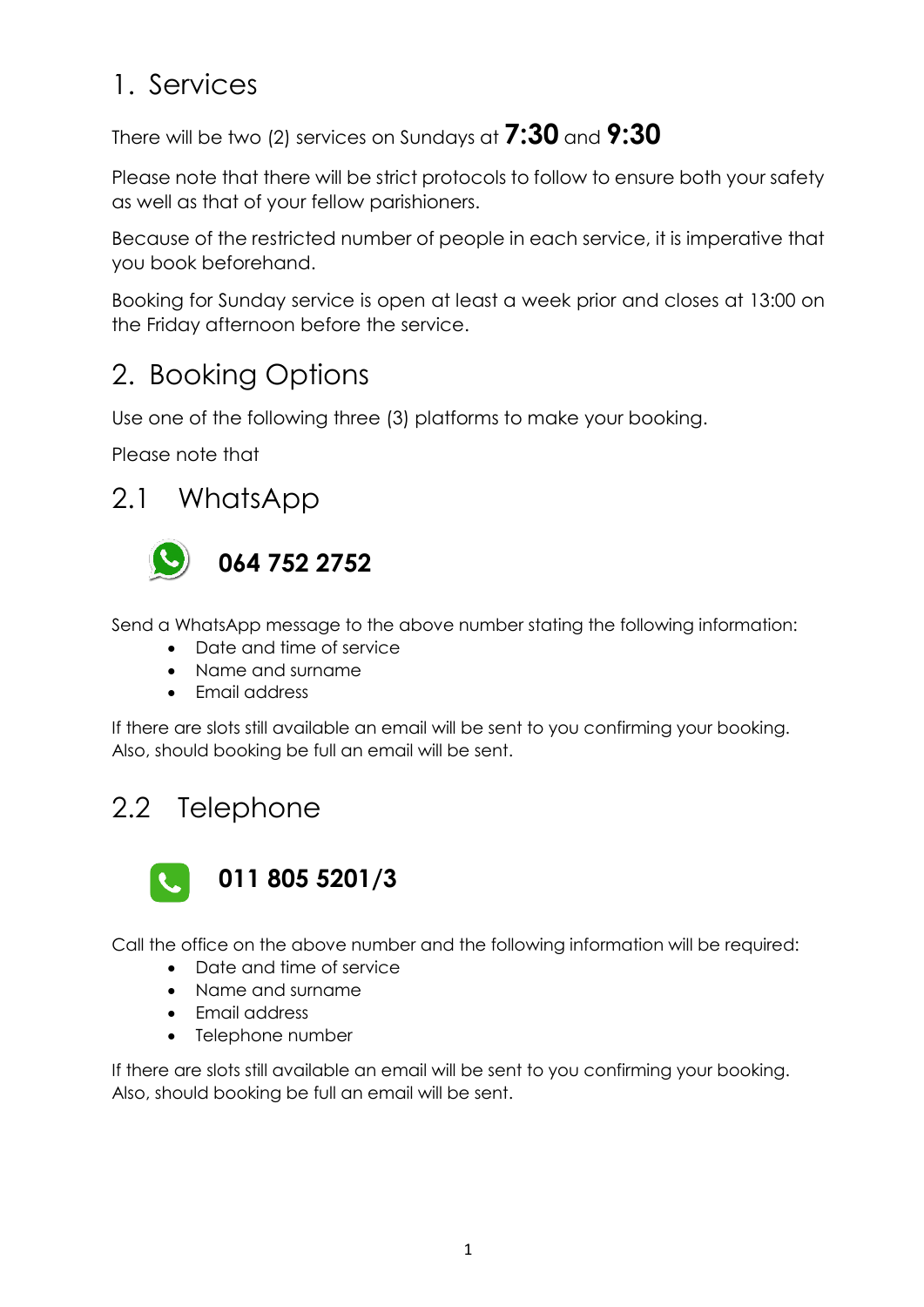#### 2.3 Website

2.3.1 Making a Booking

<https://www.stmonnica.org.za/>

**NOTE**: This is the most preferred booking method because you have full control of your booking and get immediate confirmation.

- a) Go to St Monnica's Anglican Church website and the Upcoming Events are displayed in the Home page
- b) Select the desired service and click on the RSVP button:



c) The following screen with the service details will be displayed, click on the RSVP button.

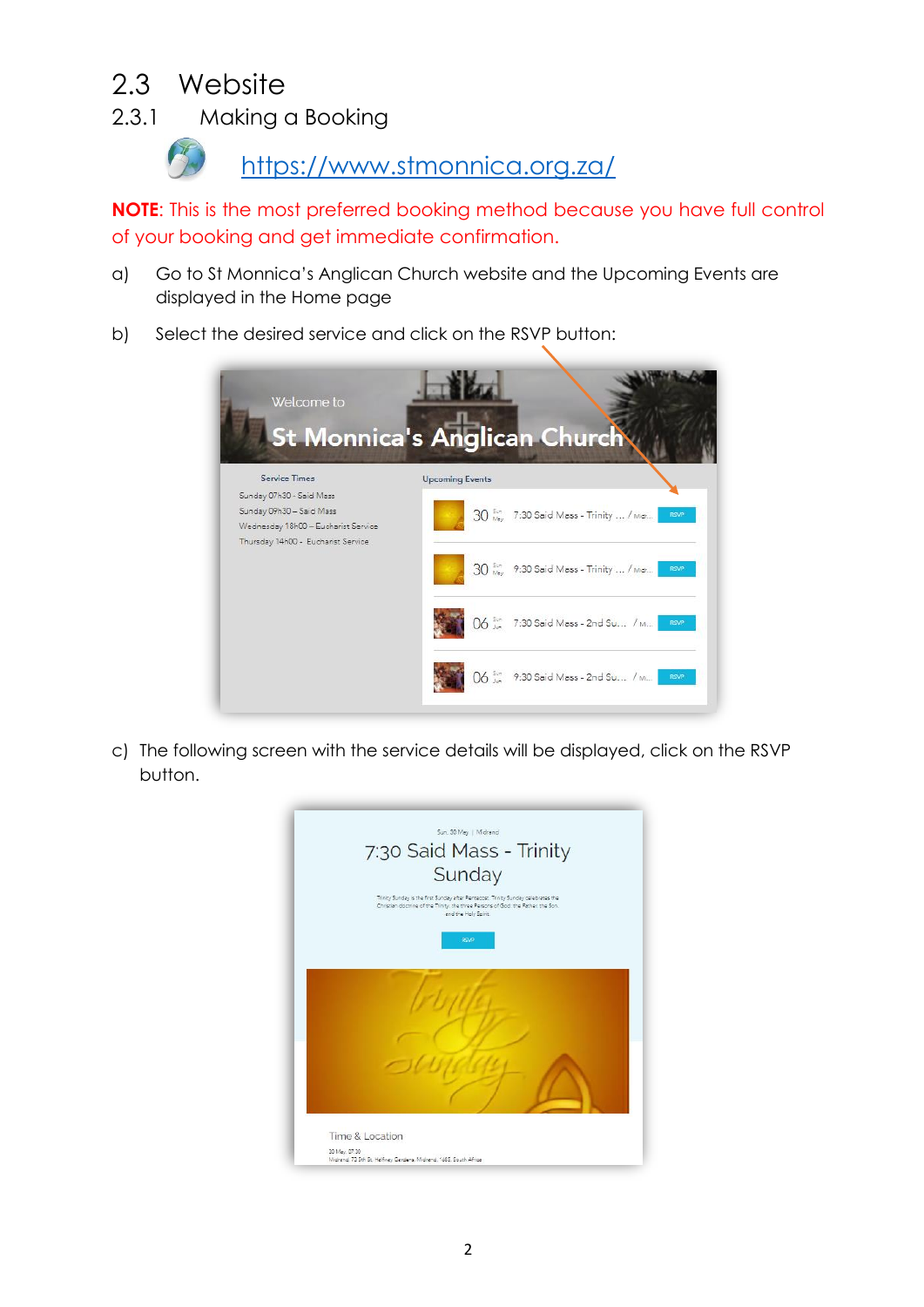d) Enter your First Name, Surname and Email address and click on the SUBMIT button:

| Add Your Details<br>*First Name | *Last Name | 7:30 Said Mass - Trinity<br>Sunday |
|---------------------------------|------------|------------------------------------|
|                                 |            | 30 May, 07:30<br>Midrand           |
| *Email                          |            |                                    |
| Phone Number                    |            |                                    |
|                                 |            |                                    |
| <b>SUBMIT</b>                   |            |                                    |

e) A "Thank you" message will be displayed:



f) A confirmation email will be sent to you with all the service details.